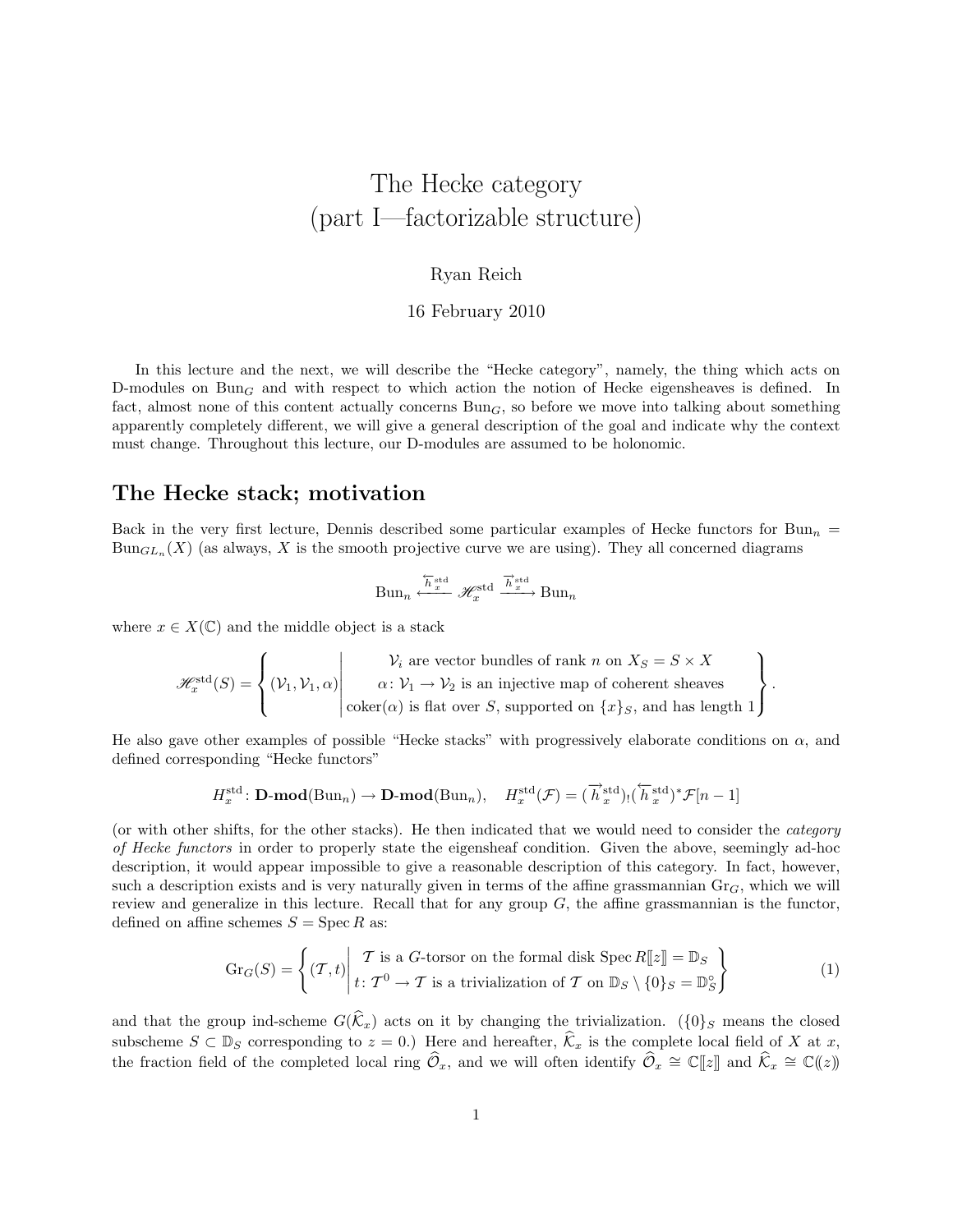by choosing a uniformizing parameter z near x; when this happens, we will just write  $\hat{\mathcal{K}}$  and  $\hat{\mathcal{O}}$ . In this notation, then,

<span id="page-1-0"></span>
$$
\mathrm{Gr}_G = G(\widehat{\mathcal{K}})/G(\widehat{\mathcal{O}}). \tag{2}
$$

For any group G, not just  $GL_n$ , we define the Hecke stack at x, where we simply let  $\alpha$  be anything at all so long as it is an isomorphism away from x.

$$
\mathscr{H}_x(S) = \left\{ (T_1, T_2, \alpha) \middle| \alpha \colon T_1 \to T_2 \text{ is an isomorphism on } X_S \setminus \{x\}_S \right\}.
$$

There is again a convolution diagram

$$
Bun_G \xleftarrow{\overleftarrow{h}_x} \mathcal{H}_x \xrightarrow{\overrightarrow{h}_x} Bun_G.
$$

For any point of Bun<sub>G</sub>( $\mathbb{C}$ ) (that is, a G-torsor  $\mathcal{T}_1$  on X), the fiber of  $\overleftarrow{h}$  over  $\mathcal{T}_1$  is noncanonically identified with Gr<sub>G</sub>. Indeed, if we (noncanonically) pick a trivialization of  $\mathcal{T}_1$  on  $\mathbb{D}$ , then  $\mathcal{T}_2$ , restricted to  $\mathbb{D}^{\circ}$ , can vary over all possible G-torsors and  $\alpha$  over all trivializations, since  $\mathcal{T}_1$  is now trivial (this is the Beauville–Laszlo theorem, which says that we can always glue on  $\mathcal{T}_1$  away from x to complete  $\mathcal{T}_2$ ).

It is not hard to show (using this same logic) that  $\mathscr{H}_x$  is actually a Gr<sub>G</sub>-bundle over Bun<sub>G</sub>, where the structure group is in fact  $G(\mathcal{O}_x)$ ; we will return to this more precisely next time. Therefore, the  $G(\mathcal{O}_x)$ -orbits on Gr<sub>G</sub> induce a global stratification of  $\mathcal{H}_x$ ; it turns out that their various closures are exactly the strange Hecke stacks considered before.

Recall the definition of equivariance of a D-module with respect to the action of a group on the underlying space; in the case of  $G(\mathcal{O}_x)$  acting on  $\text{Gr}_G$ , it means that the two pullbacks

$$
G(\widehat{\mathcal{O}}_x)\times\mathrm{Gr}_G\xrightarrow[\mathrm{pr}]{{a}\over{\mathrm{pr}}}\mathrm{Gr}_G
$$

are isomorphic, with the isomorphism subject to some natural conditions. Any such D-module  $\mathcal F$  can be extended along  $\mathscr{H}_x$  to a "twisted pullback"  $\mathcal{F}$ ; for  $\mathcal{M} \in \mathbf{D-mod}(\text{Bun}_G)$ , set

$$
\mathcal{M}\widetilde{\boxtimes}\mathcal{F}=(\overleftrightarrow{h}_x)^*\mathcal{M}\otimes\widetilde{\mathcal{F}}
$$
  

$$
H_x^{\mathcal{F}}(\mathcal{M})=(\overrightarrow{h}_x)_!(\mathcal{M}\widetilde{\boxtimes}\mathcal{F});
$$

this is the uniform definition of the Hecke functors. We see, therefore, that the Hecke category of Hecke functors is simply the category **D-mod**<sup> $G(\mathcal{O}_x)$ </sup> (Gr<sub>G</sub>) or, as we will call it later, **Sph**.

One further modification is possible. If  $x \in X(\mathbb{C})$  is not fixed but allowed to vary, or to multiply to several points, then there arise relative and higher Hecke stacks  $\mathscr{H}_{X^n} = \mathscr{H}_n$  defined by

$$
\mathscr{H}_n(S) = \left\{ (\vec{x}, T_1, T_2, \alpha) \middle| \begin{matrix} \vec{x} \in X^n(S), T_i \text{ are } G\text{-torsors on } X_S \\ \alpha \colon T_1 \to T_2 \text{ is an isomorphism on } X_S \setminus \bigcup \Gamma(x_i) \end{matrix} \right\}.
$$

Here,  $\Gamma(x_i)$  is the graph of  $x_i: S \to X$  inside  $X_S$ . There are diagrams

$$
\text{Bun}_G \xleftarrow{\overleftarrow{h}_n} \mathscr{H}_n \xrightarrow{\overrightarrow{h}_n} \text{Bun}_G \times X^n
$$

and the fiber of  $\overleftarrow{h}_n$  is something we have not seen yet but which we will introduce presently: the "factorizable" grassmannian.

### The factorizable grassmannian

Recall the "global" version of Gr<sub>G</sub>: for a fixed choice of  $x \in X(\mathbb{C})$ , we have:

$$
\mathrm{Gr}_G(S) = \left\{ (T, t) \middle| \begin{array}{c} T \text{ is a } G\text{-torsor on } X_S \\ t \text{ is a trivialization of } T \text{ on } X_S \setminus \{x\}_S \end{array} \right\}.
$$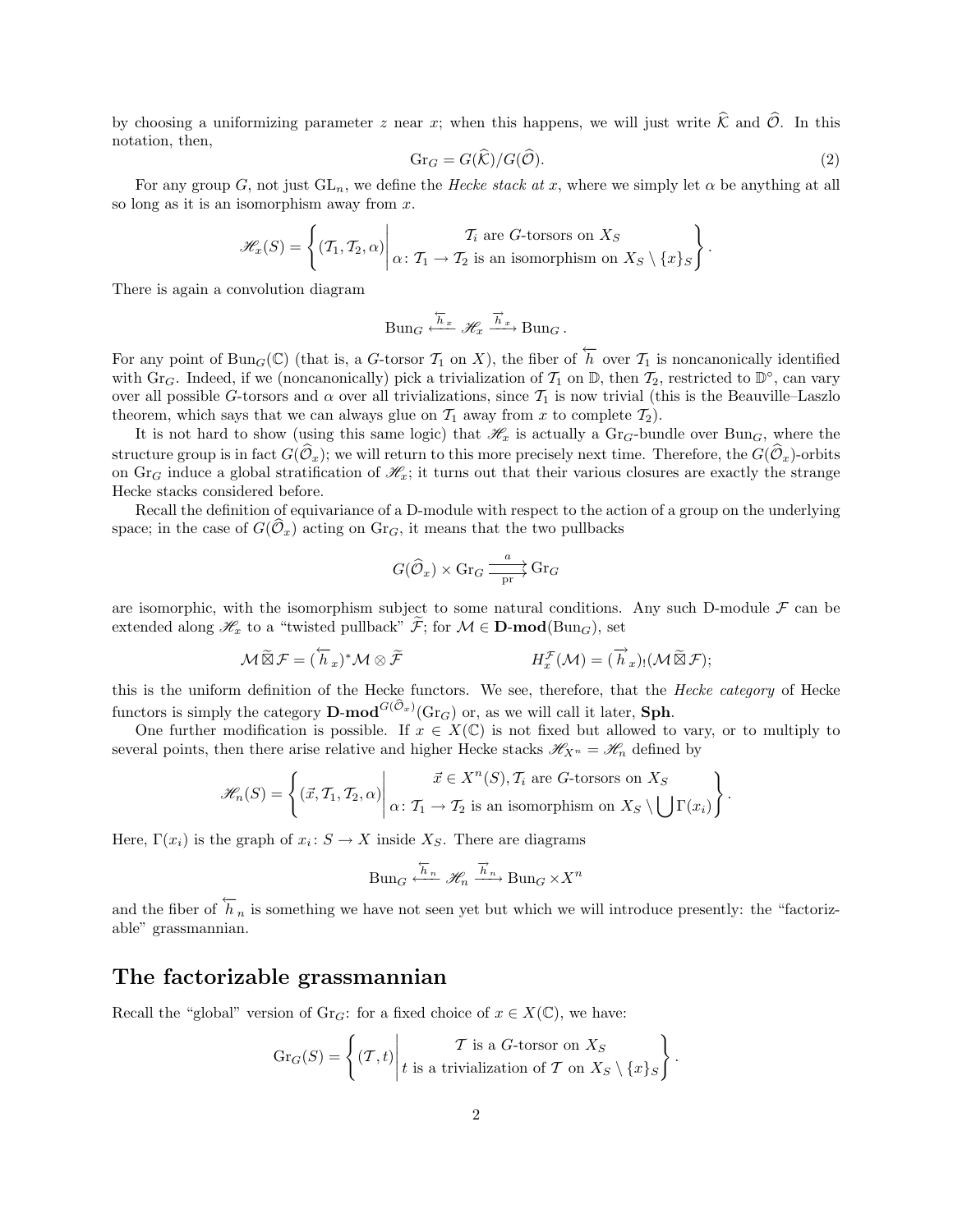This has the same relationship to x as does  $\mathscr{H}_x$ , and the dependency problem is solved in the same way by defining unrestricted and relative versions:

$$
\operatorname{Gr}_{G,X^n}(S) = \operatorname{Gr}_n(S) = \left\{ (\vec{x}, \mathcal{T}, t) \middle| \begin{matrix} \mathcal{T} \text{ is a } G\text{-torsor on } X_S \\ t \text{ is a trivialization of } \mathcal{T} \text{ on } X_S \setminus \bigcup \Gamma(x_i) \end{matrix} \right\}
$$

.

Note that X can be any smooth curve in this definition, not necessarily complete (or, indeed, even algebraic). These are all ind-proper schemes over  $X^n$ , and they have a number of relationships comprising the *factorizable* structure:

• For  $n, m \in \mathbb{N}$ , let p be a partition of [1, n] into m parts and  $\Delta_p$  be the corresponding copy of  $X^m$  inside  $X<sup>n</sup>$ . Then there are isomorphisms

$$
\operatorname{Gr}_n|_{\Delta_p} \cong \operatorname{Gr}_m
$$

which are compatible with refinement of the partition  $p$ ;

• Let p be a partition as above and suppose its parts  $p_i$  have sizes  $n_i$ ; let  $U_p$  be the open subset of  $X^n$ consisting of coordinates  $(x_1, \ldots, x_n)$  such that if  $x_i = x_j$ , then i, j are in the same part of p. Then there are isomorphisms

$$
\operatorname{Gr}_n|_{U_p}\cong \left(\prod\operatorname{Gr}_{n_i}\right)\Big|_{U_p}
$$

compatible with refinement of the partition  $p$  (together with, of course, further restrictions to finer  $U_p$ 's). Furthermore, these isomorphisms are compatible with those above when restricting both to some diagonal, and *away from* others, in either order.

• For any n, an equivariance structure for the action of the symmetric group  $S_n$  on  $X^n$  which is compatible with both of the above classes of isomorphisms.

It is possible to give a precise statement of the nature of these compatibilities, but as it provides rather little reward for the necessary work, it is in the appendix. The proofs are simple:

- We construct the factorization maps along the diagonals. If we have coordinates  $x_1 = \cdots = x_{n_1}, \ldots,$  $x_{n-n_m+1} = \cdots = x_n$ , then we may set  $x_{i_j} = y_i$  for all  $j \in p_i$ , where  $\vec{y} \colon S \to X^m$  has just the distinct coordinates. Then  $\bigcup_j \Gamma(x_j) = \bigcup_i \Gamma(y_i)$ ; since  $X_S$  is the same in both cases, the possible G-torsors on  $X_S$  are the same in both cases, so  $\mathrm{Gr}_n|_{\Delta_n} = \mathrm{Gr}_m$ .
- Suppose we again single out a partition, but this time, none of the maps  $x_i$  in different parts intersect. Thus, the  $D_i = \bigcup_{j \in p_i} \Gamma(x_j)$  are disjoint, for  $i = 1, \ldots, n$ ; denote by  $U_i$  the complement of all the  $D_j$ other than  $D_i$  and  $V_i = X_S \backslash D_i$ . Then  $U_i$  and  $V_i$  are an open cover of  $X_S$  and we may define a G-torsor  $\mathcal{T}_i$  on  $X_S$  by gluing  $\mathcal{T}|_{U_i}$  to the trivial torsor  $\mathcal{T}^0|_{V_i}$  along the isomorphism t on  $U_i \cap V_i = X_S \setminus \bigcup \Gamma(x_i)$ .  $\mathcal{T}_i$  has a natural trivialization  $t_i$  on  $X \setminus U_i$  and the triple  $((x_j)_{j \in p_i}, \mathcal{T}_i, t_i)$  is in  $\text{Gr}_{n_i}(S)$ .

Conversely, given such a collection, let T be the torsor obtained by gluing  $\mathcal{T}_i|_{U_i}$  over the open cover  $\{U_i\}$  of  $X_S$ , where on  $U_i \cap U_j$ ,  $\mathcal{T}_i$  is identified with  $\mathcal{T}_j$  via  $t_j \circ t_i^{-1}$ , which obviously satisfy the cocycle condition on triple intersections. Then T has a natural trivialization t on  $\bigcap U_i = X_S \setminus \bigcup \Gamma(x_i)$  coming from the  $t_i$ , and  $(\vec{x}, \mathcal{T}, t) \in \mathrm{Gr}_n(S)$ .

• For the  $S_n$ -equivariance, it is clear that in a point  $(x, \mathcal{T}, \phi)$ , both T and  $\phi$  are independent of the order of the coordinates of x.

Just like  $\text{Gr}_G$ , there is a description of  $\text{Gr}_n$  as a quotient of some "loop group" by some "arc group", both of them now in factorizable forms. Namely, they are

$$
G(\widehat{\mathcal{O}})_n(S) = \left\{ (\vec{x}, g) \middle| \vec{x} \in X^n(S), g \in G(\widehat{X}_{S, x}) \right\}
$$

$$
G(\widehat{\mathcal{K}})_n(S) = \left\{ (\vec{x}, g) \middle| \vec{x} \in X^n(S), g \in G(\widehat{X}_{S, x} \setminus \bigcup \Gamma(x_i)) \right\}
$$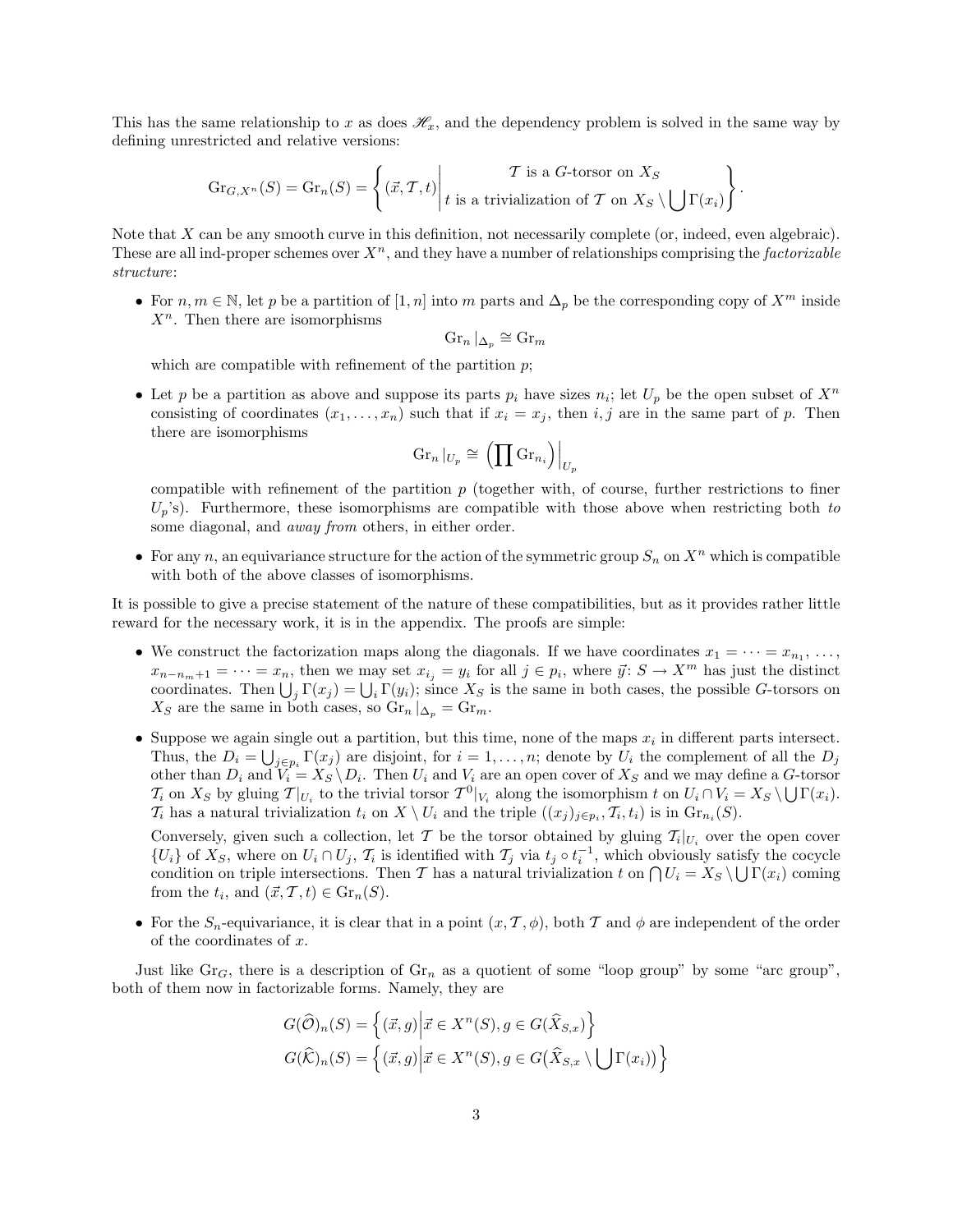where  $\dot{X}_{S,x}$  refers to the schemy formal neighborhood of  $D = \bigcup \Gamma(x_i)$ ,

$$
\widehat{X}_{S,x} = \mathrm{Spec}_{X_S}(\widehat{\mathcal{O}}_{X_S,D}).
$$

Then  $\text{Gr}_n = G(\widehat{\mathcal{K}})_n/G(\widehat{\mathcal{O}})_n$ , and thus both groups act on  $\text{Gr}_n$ ; this follows, as for the affine grassmannian, from the Beauville–Laszlo theorem. This is so similar to  $Gr_G$  that one is entitled to ask what the relationship is, and the answer is simply that  $\text{Gr}_1$  is a  $\text{Gr}_G$ -bundle over X, where the structure group is the group  $\text{Aut}(\tilde{\mathcal{O}})$ . Indeed, if we choose on some Zariski-open subset  $U$  of  $X$  a regular function  $z$  which is a local parameter at every point, then z identifies each  $\mathcal{O}_x$  with  $\widehat{\mathcal{O}} = \mathbb{C}[[z]]$  and thus identifies  $G(\widehat{\mathcal{O}})_1$  and  $G(\widehat{\mathcal{K}})_1$  with  $G(\widehat{\mathcal{K}}) \times U$ and  $G(\widehat{\mathcal{O}})\times U$ , and thus their quotient with  $Gr_G\times U$ . The transition maps are obviously given by elements of Aut $(\hat{\mathcal{O}})$ . This is a useful conceptual notion, but its most practical form is that if X is, as we will take it sometimes, a small complex disk (in the analytic topology), then  $\text{Gr}_1 \cong \text{Gr}_G \times X$ .

The relative loop and arc groups  $G(\hat{O})_n$  and  $G(\hat{K})_n$  are factorizable in the same way as  $\text{Gr}_n$  (as made precise in the appendix).

#### Convolution and the geometric Satake equivalence

Now we introduce the main object of study: the Hecke category.

**Definition 1.** The *n'th big Hecke category*, denoted  $\text{Sph}_n$ , is the category of *spherical*, or  $G(\hat{O})_n$ -equivariant D-modules on  $\mathrm{Gr}_n$ ; the regular *Hecke category* **Sph** is the category of  $G(\mathcal{O})$ -equivariant D-modules on  $\mathrm{Gr}_G$ .

We will generally talk just about  $Sph<sub>1</sub>$  and  $Sph<sub>2</sub>$ , and in the end we will state (without proof) the appropriate generalizations to  $Sph_n$ . The most important property of these categories is that they have convolution products, which are obtained by certain convolution diagrams. The most natural way of defining convolution is to do it on  $G(\mathcal{K})$  (or, indeed,  $G(\mathcal{K})_n$ ), via the multiplication map

<span id="page-3-0"></span>
$$
G(\widehat{\mathcal{K}}) \times G(\widehat{\mathcal{K}}) \xrightarrow{m} G(\widehat{\mathcal{K}}). \tag{3}
$$

For any complexes  $A^{\bullet}, B^{\bullet}$  of D-modules on  $G(\widehat{K})$ , the formula

$$
A^{\bullet} * B^{\bullet} = m_! (A^{\bullet} \boxtimes B^{\bullet})
$$

is the geometric analogue of convolution of functions,  $(f_1 * f_2)(g) = \int_G f(h)g(h^{-1}g) dh$ . Unfortunately, this definition is not amenable to analysis since  $G(\widehat{K})$  is so wild. But suppose that we have sheaves  $\mathcal{F}_1, \mathcal{F}_2 \in \mathbf{Sph}$ , and denote  $q: G(\widehat{K}) \to \text{Gr}_G$ ; then  $q^*(\mathcal{F}_1) * q^*(\mathcal{F}_2)$  can be computed on a much better space. Indeed, the  $q^*\mathcal{F}_i$  are  $G(\widehat{\mathcal{O}})$ -equivariant on both the left and the right (which are different since G is not, in general, commutative) and thus [\(3\),](#page-3-0) along with the objects on it, descends to the diagram:

<span id="page-3-1"></span>
$$
Conv_G = G(\widehat{\mathcal{K}}) \times_{G(\widehat{\mathcal{O}})} \mathrm{Gr}_G \xrightarrow{m} \mathrm{Gr}_G.
$$
\n<sup>(4)</sup>

Conv<sub>G</sub> is called the "convolution diagram". There is one projection pr: Conv<sub>G</sub>  $\rightarrow$  Gr<sub>G</sub>; it and m are defined by the formulas (referring to definitions  $(2)$  and  $(1)$ ):

$$
pr(g,(\mathcal{T},t)) = g \bmod G(\mathcal{O}) \qquad \qquad m(g,(\mathcal{T},t)) = (\mathcal{T},g \cdot t).
$$

These maps in fact express  $Conv_G$  as the product  $Gr_G \times Gr_G$ , but we will not want this identification. Rather, for  $\mathcal{F} \in \mathbf{Sph}$ , we define  $\tilde{\mathcal{F}}$  to be the descent of  $\mathrm{pr}_2^*(q^*\mathcal{F})$  from the left-hand side of  $(3)$  to Conv $_G$ , and for  $\mathcal{F}_1, \mathcal{F}_2 \in \mathbf{Sph}$ ,

<span id="page-3-2"></span>
$$
\mathcal{F}_1 \widetilde{\boxtimes} \mathcal{F}_2 = \text{pr}^* \mathcal{F}_1 \otimes \widetilde{\mathcal{F}}_2. \tag{5}
$$

Then the convolution of  $\mathcal{F}_1, \mathcal{F}_2 \in \mathbf{Sph}$  is

<span id="page-3-3"></span>
$$
\mathcal{F}_1 * \mathcal{F}_2 = m_*(\mathcal{F}_1 \widetilde{\boxtimes} \mathcal{F}_2). \tag{6}
$$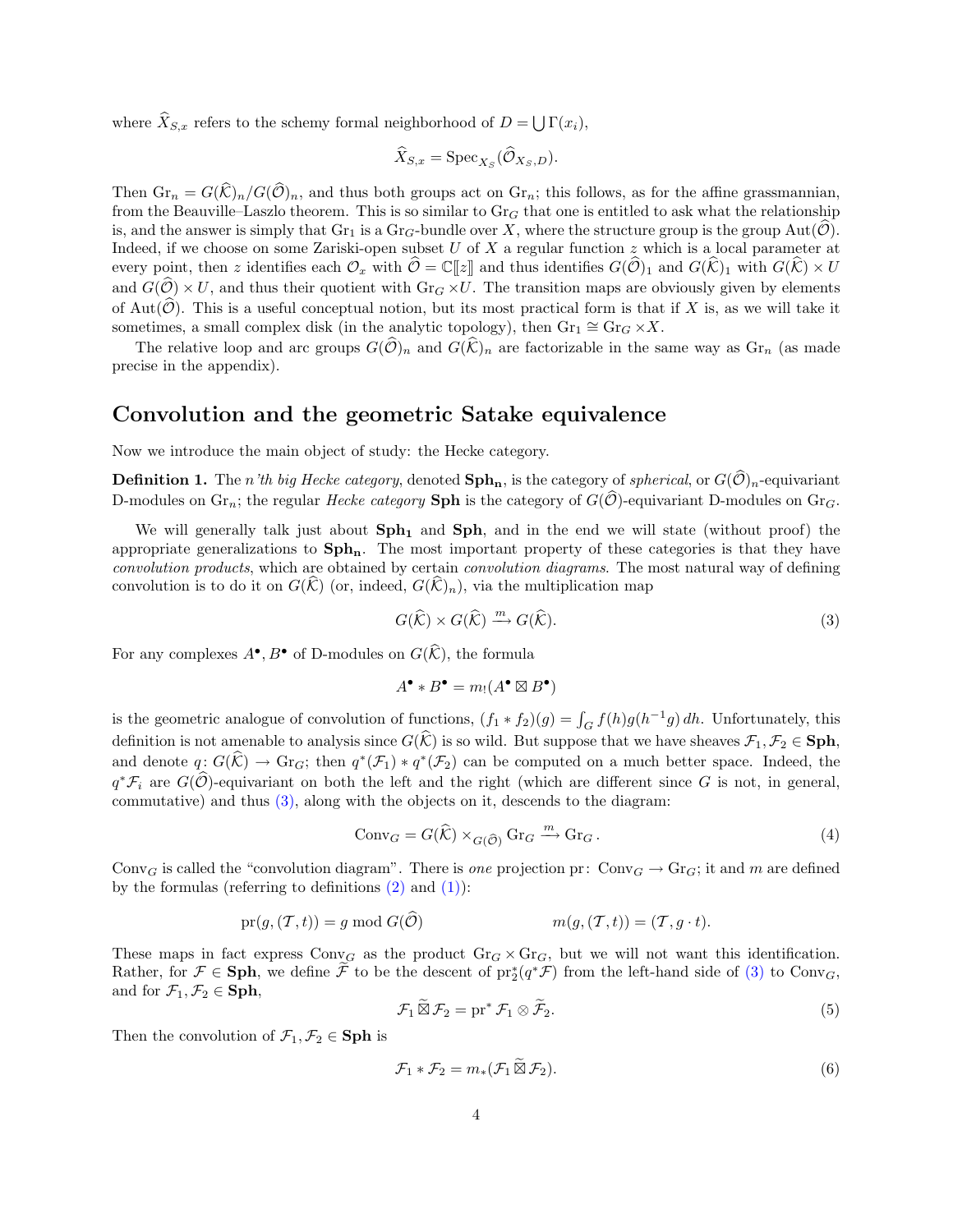Note that, a priori, this is merely a complex of D-modules and, indeed, makes sense for any equivariant complexes in the derived category. Later, we will show that it indeed sends  $\text{Sph} \times \text{Sph}$  to  $\text{Sph}$ .

The program established above is easily generalized to  $\text{Gr}_1$  and to the  $\text{Gr}_n$  in general. Using the same words, the product on  $G(\widehat{K})_n$ ,

$$
G(\widehat{\mathcal{K}})_n \times_{X^n} G(\widehat{\mathcal{K}})_n \xrightarrow{m} G(\widehat{\mathcal{K}})_n
$$
\n(3')

descends to the double quotient by actions of  $G(\hat{\mathcal{O}})_n$  to a map from the convolution diagram

<span id="page-4-2"></span><span id="page-4-1"></span>
$$
G(\widehat{\mathcal{K}})_n \times_{G(\widehat{\mathcal{O}})_n} \mathrm{Gr}_n \xrightarrow{m} \mathrm{Gr}_n.
$$
 (4')

The left-hand side is denoted Conv<sub>n</sub> and admits, as before, one projection pr: Conv<sub>n</sub>  $\rightarrow$  Gr<sub>n</sub>. When  $n = 1$ , this map is naturally identified with that of [\(4\)](#page-3-1) over every point of X. For  $\mathcal{F} \in \mathbf{Sph}_n$  (or indeed, any equivariant complex), there is a twisted pullback  $\widetilde{\mathcal{F}}$  on Conv<sub>n</sub>, and we set

$$
\mathcal{F}_1 \widetilde{\boxtimes} \mathcal{F}_2 = (\text{pr}^* \mathcal{F}_1 \otimes \widetilde{\mathcal{F}}_2)[-n] \qquad \mathcal{F}_1 * \mathcal{F}_2 = m_*(\mathcal{F}_1 \widetilde{\boxtimes} \mathcal{F}_2). \qquad (5', 6')
$$

As for  $(6)$ , these are merely complexes of D-modules for now; we will return later to the question of how these convolutions are related to that of  $(6)$ . Returning to the ordinary grassmannian  $Gr_G$ , the theorem which is the subject of these lectures is the *geometric Satake equivalence*:

<span id="page-4-0"></span>Theorem 2. The convolution ∗ admits a commutativity constraint making Sph into a rigid tensor ("Tannakian") category. There exists a faithful, exact tensor functor  $Sph \rightarrow$  Vect inducing an equivalence (modulo a sign in the commutativity constraint) of Sph with  $\mathbf{Rep}(^L G)$  as tensor categories, where  $^L G$  is the Langlands dual group of the reductive group  $G$ , whose weights are the coweights of  $G$  and vice versa.

Once the equivalence  $\text{Sph} \cong \text{Rep}(^L G)$  is established as categories, the convolution becomes less important, and is replaced by another form of factorizability related to convolution on the  $Sph_n$ . We will digress from the proof in order to formulate a generalization of the above theorem.

Just as the  $\text{Gr}_n$  are factorizable, the categories  $\text{Sph}_n$  on them have a factorizable structure as well. Imprecisely, this structure consists of the following data:

• For any partition p of  $[1, n]$  into m parts, there is a direct image functor

$$
\Delta_*\colon \mathbf{Sph_m}\to \mathbf{Sph_n}
$$

corresponding to the identification of the restriction of  $\mathrm{Gr}_n$  along  $\Delta_p$  with  $\mathrm{Gr}_m$ . This functor is right-exact and in fact has a right adjoint  $\Delta^!$  in the derived category.

• Suppose (for simplicity) that p is the partition  $n = n_1 + n_2$  and that  $U_p$  is the corresponding open set. Over  $U_p$  there is a category  $\text{Sph}_p$  of D-modules on  $U_p$  which are equivariant with respect to the action of  $(G(\mathcal{O})_{n_1} \times G(\mathcal{O})_{n_2})|_{U_p}$ , and a diagram

$$
\operatorname{\mathbf{Sph}}_{\mathbf{n}}\rightarrow \operatorname{\mathbf{Sph}}_{\mathbf{p}}\leftarrow \operatorname{\mathbf{Sph}}_{\mathbf{n_1}}\times \operatorname{\mathbf{Sph}}_{\mathbf{n_2}}.
$$

Here the first map is restriction from  $X^n$  to  $U_p$ . For  $\mathcal{F}_i \in \mathbf{Sph}_{n_i}$ , their image under the second map is  $(\mathcal{F}_1 \boxtimes \mathcal{F}_2)|_{U_p}$ . As before, these maps admit right adjoints and, when  $n = 2$ , are actually exact.

• There is a version of the above point for finer partitions, and both of these maps are compatible with convolution in  $\mathbf{Sph}_{\mathbf{n}}$ .

The factorizable structure of the  $\mathbf{Sph}_n$  corresponds to a factorizable notion of <sup>L</sup>G-representation. To separate the notion from <sup>L</sup>G, let H be any group. If  $\mathcal{F} \in \mathbf{D}\text{-mod}(X^n)$ , then we say that H acts factorizably on F if for every partition p of n into m parts, there is an action of  $H^m$  on  $\mathcal{F}|_{U_p}$ , and these actions are consistent with refinement of p. This consistency is exemplified by the following situation: let  $n = 3$ , and say that p is the partition  $3 = 2 + 1$  (in that order); then  $U_p = X^3 \setminus (\Delta_{13} \cup \Delta_{23})$ . Let q be the complete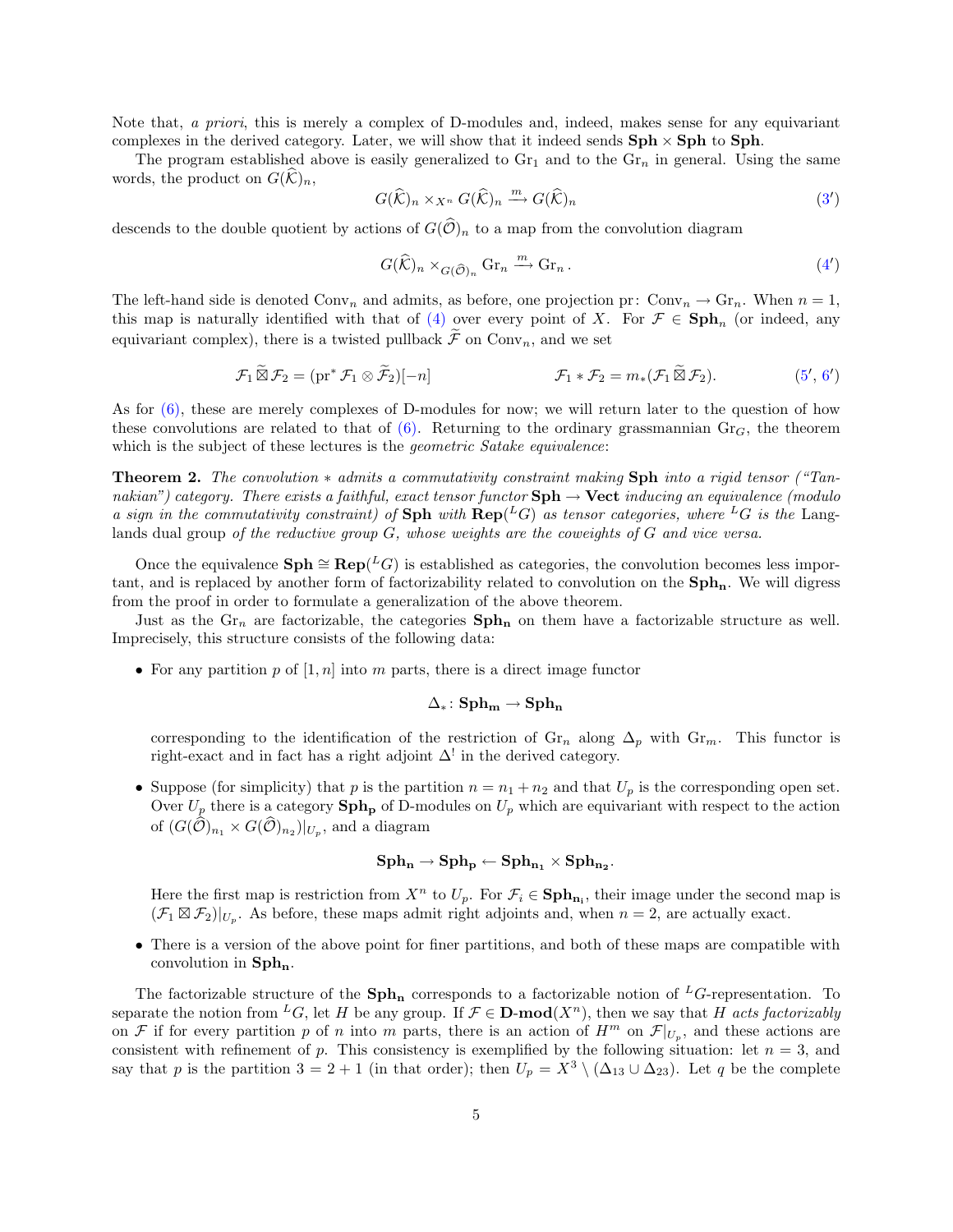partition  $3 = 1 + 1 + 1$ , so that  $U_q$  is the complement of all the diagonals. On  $U_q$ ,  $H^3$  acts on  $\mathcal{F}$ , and on  $U_p$ ,  $H^2$  acts on F; we require that restricted to  $U_q$ , the first factor of  $H^2$  act as the diagonal of the first two factors of  $H^3$ , while the last factors act identically. We will denote by  $\mathbf{Rep_n}(H)$  the category of such factorizable representations of H in  $\mathbf{D}\text{-mod}(X^n)$ .

The categories  $\mathbf{Rep}_{\mathbf{n}}(H)$  have the same factorizable structure as the  $\mathbf{Sph}_{\mathbf{n}}$ : a direct image along diagonals, and restriction and product maps away from the diagonals. Finally, we can state the big Satake equivalence:

<span id="page-5-0"></span>**Theorem 3.** There are equivalences of categories identifying all the  $\mathbf{Sph_n}$  with the  $\mathbf{Rep_n}(^L G)$ ; this equivalence respects their factorizable structures as well as convolution.

We will only prove [Theorem 2;](#page-4-0) [Theorem 3](#page-5-0) follows in a totally formal manner from it.

### The fusion product

The convolution product  $(6')$  $(6')$  is in fact a generalization of that  $(6)$  on  $Gr_G$ , at least as long as the objects being convolved are D-modules rather than complexes. The connection is via a local computation on  $X$ : suppose that X is a small complex disk with center denoted x, so that  $\text{Gr}_1 \cong \text{Gr}_G \times X$ . For  $\mathcal{F} \in \text{Sph}$ , let

$$
\mathcal{F}' = \mathrm{pr}_{\mathrm{Gr}_G}^* \mathcal{F}[1]
$$

be its extension, along this product, to  $Gr_1$ . (It should be noted that the product decomposition of  $Gr_1$  is canonical only up to the action of  $Aut(\hat{\mathcal{O}})$ . However, it can be shown, in a manner not depending on the fusion product, that any element of **Sph** has a unique structure of  $Aut(\mathcal{O})$ -equivariance, so that in fact this does not interfere with the arguments.)

In this section, we will show that convolution on **Sph** has values again in **Sph** and that it has a natural commutativity constraint. The key is the following claim, which establishes convolution in Sph as a fusion product, so called because convolution at a point  $x \in X$  is obtained via tensor product over two points  $y, z \in X$  which come together (or "fuse") at x.

<span id="page-5-1"></span>**Lemma 4.** Let  $\mathcal{F}_i \in \mathbf{Sph}$ , and  $\mathcal{F}'_i$  their extensions as above to Gr<sub>1</sub>. Let  $j: X^2 \setminus \Delta \to X^2$  be the inclusion, and identify  $j^*$   $\text{Gr}_2 \cong j^*(\text{Gr}_1 \times \text{Gr}_1)$  by factorization. Then

$$
\mathcal{F}_1 * \mathcal{F}_2 = \left( \Delta^* j_{!*} j^* (\mathcal{F}'_1 \boxtimes \mathcal{F}'_2)[-1] \right) \Big|_x [-1].
$$

Note that this product depends *only* on the factorization structure of  $\mathrm{Gr}_2$ .

One of the properties of  $j_{!*}$  is that if  $\Delta: X \to X^2$  is the inclusion of the diagonal, then  $\Delta^* j_{!*}(\mathcal{M})[-1]$  is a D-module for any D-module  $\mathcal M$  (rather than, as it is a priori, a complex on X). This immediately implies that  $\mathcal{F}_1 * \mathcal{F}_2$  is a D-module. It also gives a commutativity constraint for  $*$ , coming from the isomorphism

$$
\mathrm{sw}^*(\mathcal{F}_1'\boxtimes \mathcal{F}_2')=\mathrm{sw}^*(\mathrm{pr}_1^*\mathcal{F}_1'\otimes\mathrm{pr}_2^*\mathcal{F}_2')=\mathrm{pr}_2^*\mathcal{F}_1'\otimes\mathrm{pr}_1^*\mathcal{F}_1'\cong \mathrm{pr}_1^*\mathcal{F}_2'\otimes\mathrm{pr}_2^*\mathcal{F}_1'=\mathcal{F}_2'\boxtimes\mathcal{F}_1'
$$

where sw:  $X^2 \to X^2$  swaps the coordinates and, of course, swo $\Delta = \Delta$ , so the above isomorphism indeed gives an isomorphism of  $\mathcal{F}_1 * \mathcal{F}_2$  with  $\mathcal{F}_2 * \mathcal{F}_1$ . [Lemma 4](#page-5-1) shows why it is necessary to work in the abelian category Sph, rather than the derived category in which the definitions of convolution also make sense: the operation  $j_{!*}$  is only a functor on D-modules.

Thus, we need only prove [Lemma 4.](#page-5-1) In order to set up the core theoretical argument, we introduce the convolution grassmannian  $Gr_2$ . Once again, we give a quick (though correct) definition here and defer a tech-nical development to the appendix. Recalling [\(4](#page-4-2)'), let  $\widetilde{\text{Gr}}_2$  be the closed subscheme of pairs  $((\vec{x}, g), (\vec{x}, \mathcal{T}, t))$ in  $Conv_2$  with the following properties:

• As an element of  $G(\hat{X}_{S,x} \setminus (\Gamma(x_1) \cup \Gamma(x_2)))$ , g extends to  $\hat{X}_{S,x} \setminus \Gamma(x_1)$ ;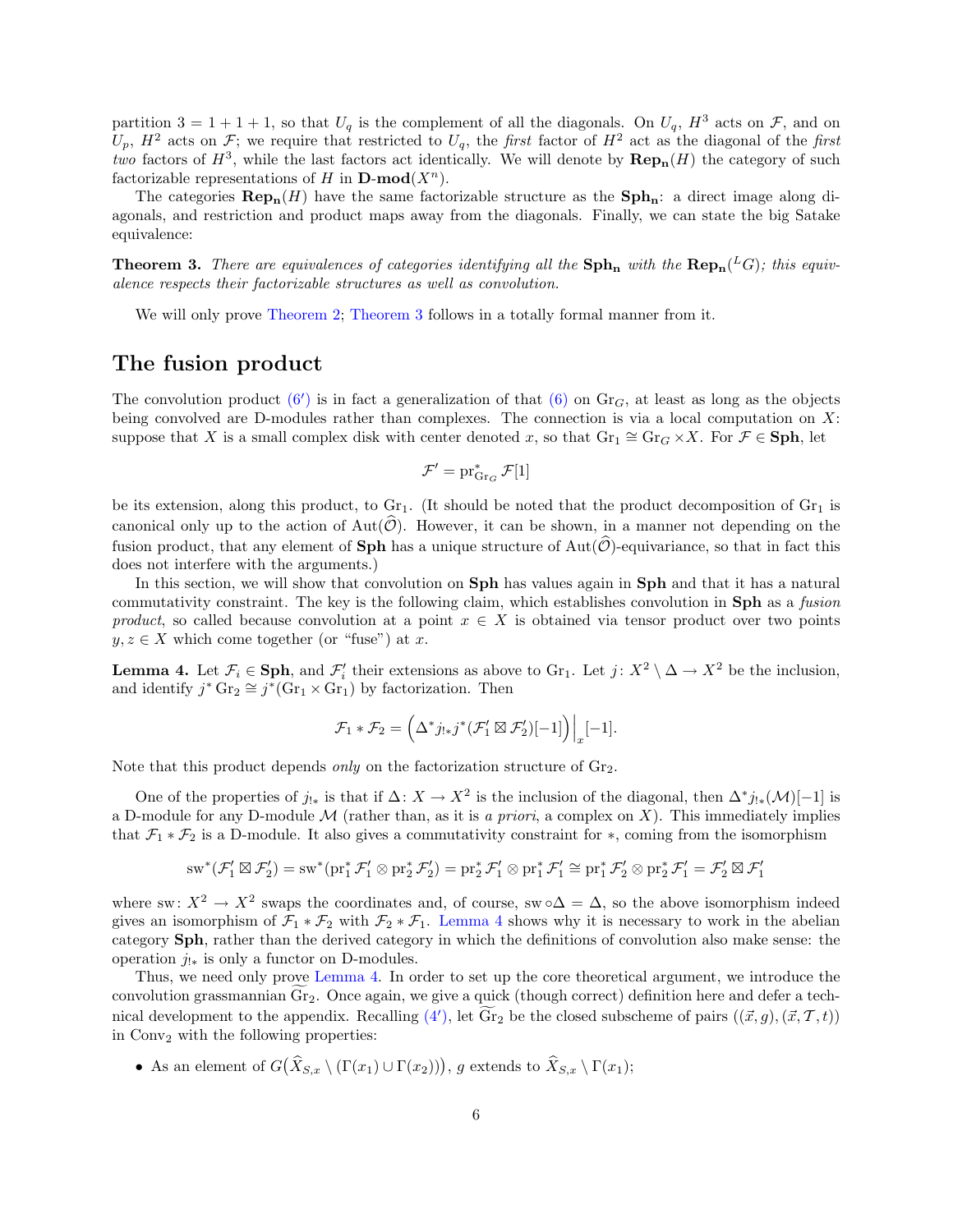• The trivialization t, defined on  $X_S \setminus (\Gamma(x_1) \cup \Gamma(x_2))$ , extends to  $X_S \setminus \Gamma(x_2)$ .

Both of these conditions are invariant under multiplication by  $G(\widehat{O})_2$ , so do in fact define a subfunctor. It is evident from this definition that over  $X^2 \setminus \Delta$ , there is a natural identification of  $\widetilde{\text{Gr}}_2$  with  $\text{Gr}_1 \times \text{Gr}_1$ , and that  $\widetilde{\text{Gr}}_2|_{\Delta} \cong \text{Conv}_1$ . Furthermore, the map m of  $(4')$  $(4')$  induces a map, likewise called m, from  $\widetilde{\text{Gr}}_2$  to  $\text{Gr}_2$ .

There is a "cheap" inclusion  $X \times \text{Gr}_1 \hookrightarrow \text{Gr}_2$ , sending a pair  $(x,(y,\mathcal{T},t))$  to  $((x,y),\mathcal{T},t)$ ; likewise, there is an inclusion of  $\text{Gr}_1 \times X$  in  $\text{Gr}_2$ . Using them, we construct a twisted product  $\mathcal{F}_1 \widetilde{\boxtimes} \mathcal{F}_2$  for any  $\mathcal{F}_i \in \textbf{Sph}_1$ in the following way:

- Let  $\mathcal{F}'_i = \text{pr}_{\text{Gr}_1}^* \mathcal{F}_i[1]$  on  $\text{Gr}_1 \times X$  and  $X \times \text{Gr}_1$  respectively, considered as objects of  $\text{Sph}_2$ ;
- The tensor product  $(q^* \mathcal{F}'_1 \boxtimes q^* \mathcal{F}'_2)[-2]$  on  $G(\widehat{\mathcal{K}})_2 \times_{X^2} G(\widehat{\mathcal{K}})_2$  is  $G(\widehat{\mathcal{O}})_2$ -biequivariant and so descends to Conv<sub>2</sub>;
- The descended D-module  $\mathcal{F}_1 \widetilde{\boxtimes} \mathcal{F}_2$  happens to live on  $\widetilde{\text{Gr}}_2$ .

**Definition 5.** The *outer convolution* of  $\mathcal{F}_1, \mathcal{F}_2 \in \mathbf{Sph}_1$  is  $\mathcal{F}_1 *_{o} \mathcal{F}_2 = m_*(\mathcal{F}_1 \widetilde{\boxtimes} \mathcal{F}_2)$ .

Clearly,  $\mathcal{F}_1 * \mathcal{F}_2 = \Delta^*(\mathcal{F}_1 *_{o} \mathcal{F}_2)[-1]$ , so to prove [Lemma 4,](#page-5-1) it suffices to prove (going back to  $\mathcal{F}_i \in \mathbf{Sph}$ )

<span id="page-6-0"></span>
$$
\mathcal{F}_1' *_{\mathit{o}} \mathcal{F}_2' = j_{!*} j^* (\mathcal{F}_1' \boxtimes \mathcal{F}_2'). \tag{7}
$$

To do this, we introduce a catalyst in the form of the unipotent nearby and vanishing cycles functors; rather than giving a detailed discussion of them, we refer the reader to the notes [\[2\]](#page-9-0) on Beilinson's paper [\[1\]](#page-9-1). Here, only the following properties are important (once again, the D-modules are holonomic):

- For any scheme Y and Cartier divisor  $D \subset Y$  with open complement U, there is a functor of unipotent nearby cycles around  $D$ ,  $\Psi_D^{\text{un}}$ :  $\mathbf{D}\text{-mod}(U) \to \mathbf{D}\text{-mod}(D)$ , together with an endomorphism (unipotent on each  $\Psi_D^{\text{un}}(\mathcal{F})$  called the *monodromy*. There is likewise a functor  $\Phi_D^{\text{un}}\colon \mathbf{D}\text{-mod}(Y) \to \mathbf{D}\text{-mod}(D)$ of unipotent vanishing cycles.
- Let  $j: U \to Y$  be the inclusion. Suppose that  $\mathcal{F} \in \mathbf{D}\text{-mod}(Y)$  and that  $\Psi_D^{\text{un}}(j^*\mathcal{F})$  has trivial monodromy; then a necessary and sufficient condition that  $\mathcal{F} \cong j_{!*}(j^*\mathcal{F})$  is that  $\Phi_D^{\text{un}}(\mathcal{F}) = 0$ . If  $\mathcal F$  is a free  $\mathcal{O}_Y$ -module, then it has both of these properties. When this happens, then  $i^*\mathcal{F}[-1] = i^!\mathcal{F}[1] = \Psi_D^{\text{un}}(\mathcal{F}),$ where i is the inclusion of D. (This is the only one of these facts that relies on the theory from Beilinson's paper.)
- $\Psi_D^{\text{un}}$  is local on D in that for any open set V and  $\mathcal{F} \in \mathbf{D-mod}(U)$ , we have  $\Psi_D^{\text{un}}(\mathcal{F})|_V \cong \Psi_D^{\text{un}}(\mathcal{F}|_V)$ , and this isomorphism respects the monodromy. This is likewise true for  $\Phi_D^{\text{un}}$  and  $\mathcal{F} \in \mathbf{D}\text{-mod}(Y)$ .
- Nearby and vanishing cycles respect products, as follows: let  $Z = Y \times F$ , set  $E = \text{pr}_{Y}^{-1}(D)$ , and let  $\mathcal{F}_Y \in \mathbf{D}\text{-}\mathbf{mod}(Y)$ ,  $\mathcal{F}_F \in \mathbf{D}\text{-}\mathbf{mod}(F)$ . Then we have  $\Psi_E^{\text{un}}(\mathcal{F}_Y \boxtimes \mathcal{F}_F) \cong \Psi_D^{\text{un}}(\mathcal{F}_Y) \boxtimes \mathcal{F}_F$  and likewise for Φ un, and this isomorphism respects the monodromy.
- If  $p: Z \to Y$  is a proper morphism and  $E = p^{-1}(D)$ , then  $p \circ \Psi_E^{\text{un}} \cong \Psi_D^{\text{un}} \circ p$  (nearby cycles commute with proper direct image) and this isomorphism respects the monodromy. Likewise, vanishing cycles commute with proper direct image.

The glue that makes this all stick together is the following easy lemma:

<span id="page-6-1"></span>**Lemma 6.** Let  $\mathcal{F}_1, \mathcal{F}_2 \in \mathbf{D}\text{-mod}(Gr_G)$ ,  $\mathcal{F}'_i \in \mathbf{D}\text{-mod}(Gr_1)$  their extension to  $Gr_1$ . Then  $\mathcal{F}'_1 \boxtimes \mathcal{F}'_2$  has no vanishing cycles and its nearby cycles have trivial monodromy.

*Proof.* We continue to identify  $Gr_1 \cong Gr_G \times X$ , and we write pr to mean (in this proof) the projection  $\text{Gr}_1 \times \text{Gr}_1 \to (\text{Gr}_G)^2$ . Then we have

$$
\mathcal{F}_1' \boxtimes \mathcal{F}_2' = \mathrm{pr}^*(\mathcal{F}_1 \boxtimes \mathcal{F}_2)[2].
$$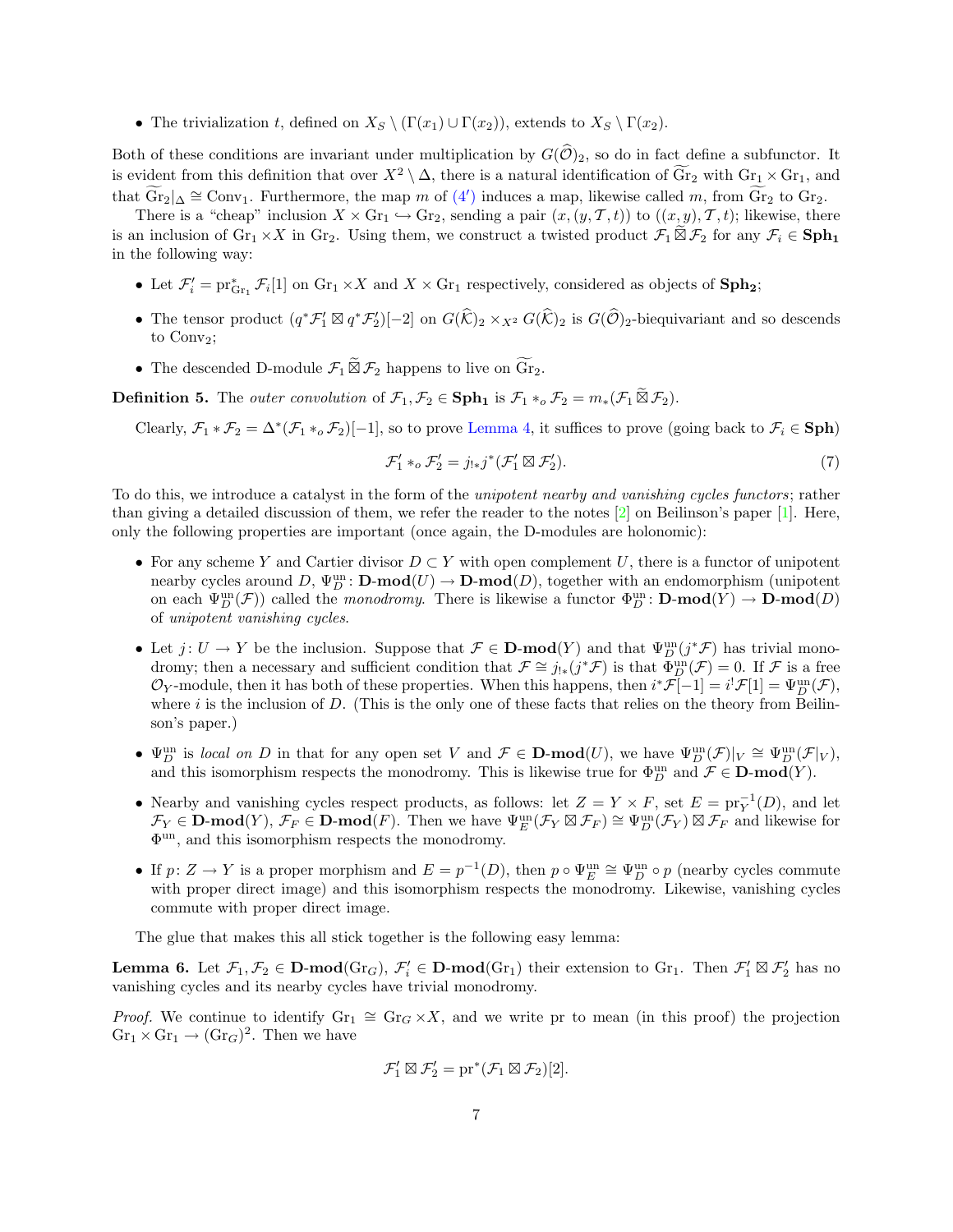Take  $Y = X^2$ ,  $D = \Delta$ , and  $F = \text{Gr}_2$  in the statement that the cycles functors respect products, and let  $\mathcal{F}_Y$ be  $\mathcal{O}_{X^2}$  with the trivial D-module structure. Then it has no vanishing cycles or nearby-cycles monodromy; thus, the same is true of the tensor product (which, to be precise, we take to be  $\mathcal{F}_F$ ).  $\Box$ 

The proof of [\(7\)](#page-6-0) is now just chaining together the above properties. It turns out (one can argue directly, or see the appendix; either way, this is analogous to the fact that  $\text{Conv}_G \cong \text{Gr}_G \times \text{Gr}_G$ ) that  $\widetilde{\text{Gr}}_2$  is locally isomorphic to  $\operatorname{Gr}_1 \times \operatorname{Gr}_1$ . Thus, [Lemma 6](#page-6-1) applies, so  $\Phi_{\Delta}^{\text{un}}(\mathcal{F}_1' \widetilde{\boxtimes} \mathcal{F}_2') = 0$  and the monodromy action on  $\Psi^{\text{un}}_{\Delta}(\mathcal{F}'_1 \widetilde{\boxtimes} \mathcal{F}'_2)$  is trivial. Since m is a proper map,  $m_*$  preserves these properties, so the same is true of  $\mathcal{F}'_1 *_{o} \mathcal{F}'_2$ , and the criterion for it to equal the minimal extension of its own restriction applies. To complete the proof, we note that  $j^*(\mathcal{F}_1' *_{\text{o}} \mathcal{F}_2') = j^*(\mathcal{F}_1' \boxtimes \mathcal{F}_2')$  by the factorizability of  $\widetilde{\text{Gr}}_2$  away from  $\Delta$ .

## Appendix: the convolution grassmannian

In this appendix, we discuss the convolution grassmannian more formally. There are in fact many variations, but we only need one:

$$
\widetilde{\mathrm{Gr}}_2(S) = \left\{ (x_1, x_2, \mathcal{T}_1, \mathcal{T}_2, t, \alpha) \middle| \begin{array}{c} x_i \in X(S), \mathcal{T}_i \text{ are } G\text{-torsors on } X_S \\ t \text{ is a trivialization of } \mathcal{T}_1 \text{ on } X_S \setminus \Gamma(x_1) \\ \alpha \text{ is an isomorphism } \mathcal{T}_1 \cong \mathcal{T}_2 \text{ on } X_S \setminus \Gamma(x_2) \end{array} \right\}.
$$

The reason for its existence is that it admits the diagram  $(4')$  $(4')$ :

$$
\operatorname{Gr}_1\xleftarrow{\operatorname{pr}} \widetilde{\operatorname{Gr}}_2\xrightarrow{m} \operatorname{Gr}_2.
$$

Clearly,  $\widetilde{\text{Gr}}_2$  resembles a product of  $\text{Gr}_1$  with itself, but that product does not admit a map such as m. The existence of m is evident from the definition of  $\text{Gr}_2$ , though: just set

$$
m(x_1, x_2, \mathcal{T}_1, \mathcal{T}_2, t, \alpha) = ((x_1, x_2), \mathcal{T}_2, \alpha \circ t).
$$

Likewise, pr sends such a point to  $(x_1, \mathcal{T}_1, t)$ . Just like the  $\text{Gr}_n$ ,  $\widetilde{\text{Gr}}_2$  is ind-proper, hence m is a proper map.

Although it is not actually the product  $\text{Gr}_1 \times \text{Gr}_1$ , the projection map pr is in fact a  $\text{Gr}_1$ -bundle over  $Gr<sub>1</sub>$ . To see this, we define the following functor:

$$
\widetilde{G}(\widehat{\mathcal{O}})_1(S) = \left\{ (x_1, x_2, \mathcal{T}, t_1, t_2) \middle| \begin{matrix} (x_1, \mathcal{T}, t_1) \in \text{Gr}_1(S) \\ t_2 \text{ is a trivialization of } \mathcal{T} \text{ on } \widehat{X}_{S, x_2} \end{matrix} \right\}.
$$

It is easy to see that  $Gr_1 \times G(\widehat{\mathcal{O}})_1$  acts, over  $Gr_1 \times X$ , on this by altering  $t_2$ , and that this action is a torsor. The claim is that  $Gr_2$  is the bundle associated to this torsor with fiber  $Gr_1$ . This means that there is a map:

<span id="page-7-0"></span>
$$
\widetilde{G}(\widehat{\mathcal{O}})_1 \times_X \mathrm{Gr}_1 \to \widetilde{\mathrm{Gr}}_2. \tag{8}
$$

To construct it, suppose we have a pair of points

$$
(x_1, x_2, \mathcal{T}, t_1, t_2) \in \widetilde{G}(\widehat{\mathcal{O}})_1(S) \qquad (x_2, \mathcal{T}', t_3) \in \text{Gr}_1(S)
$$

(note the equality of X-coordinates); let  $\mathcal{T}_1 = \mathcal{T}$  and  $t = t_1$ . The restriction of  $t_2$  to  $\widehat{X}_{S,x_2} \setminus \Gamma(x_2)$  is a trivialization of T, and the like restriction of  $t_3$  is a trivialization of T'; let  $T_2$  be the G-torsor obtained by gluing to  $\mathcal{T}_1$  the restriction of  $\mathcal{T}'$  to  $\hat{X}_{S,x_2}$  along  $t_3 \circ t_3^{-1}$ , using the Beauville–Laszlo theorem. Then by definition,  $\mathcal{T}_2$  has an isomorphism  $\alpha$  with  $\mathcal{T}_1$  away from  $\Gamma(x_2)$ , and so

$$
(x_1, x_2, \mathcal{T}_1, \mathcal{T}_2, t, \alpha) \in \mathrm{Gr}_2(S).
$$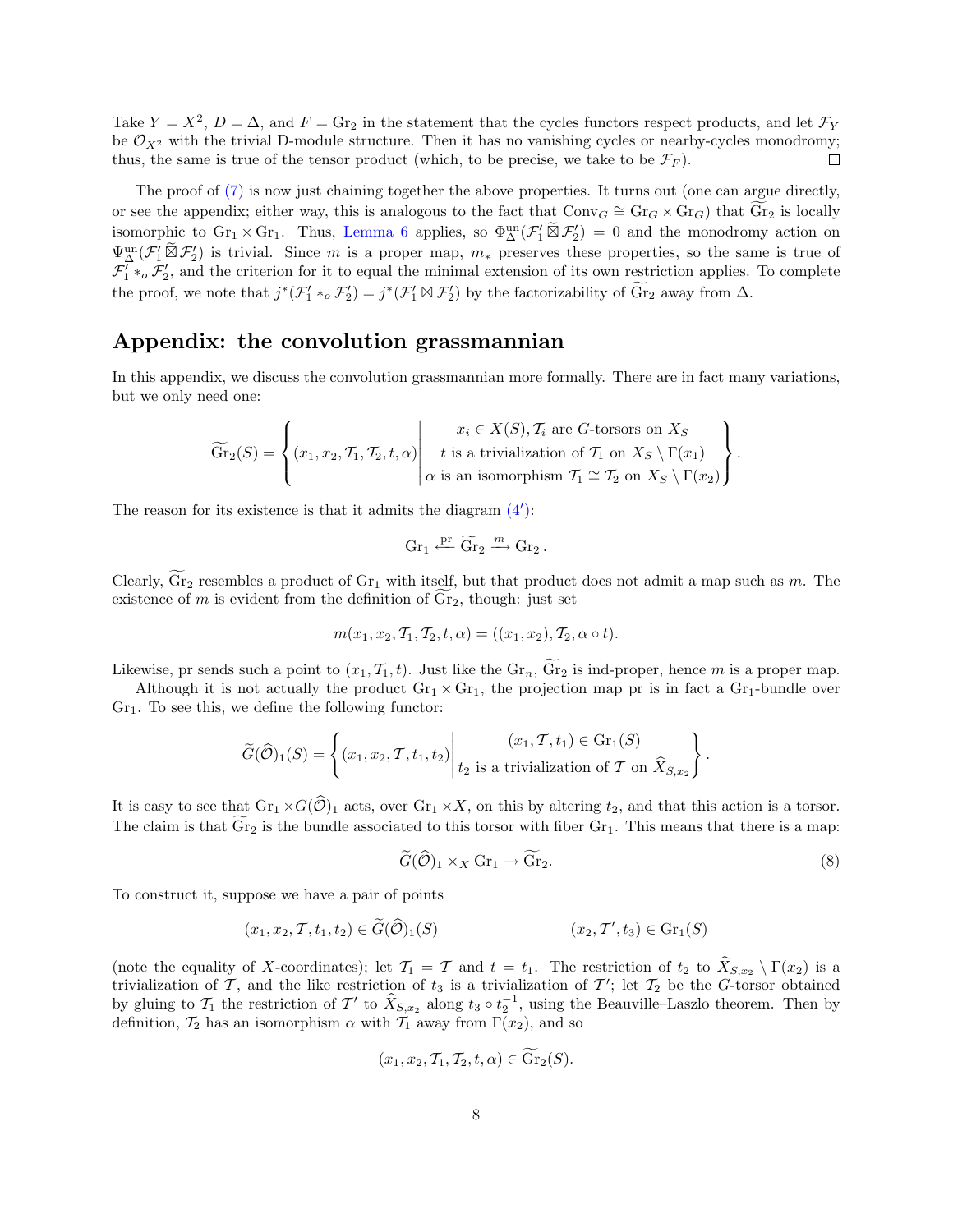This gives the map  $(8)$ . To see that it is surjective, take a point such as the one above and let T' be  $\mathcal{T}_2$  glued, via  $\alpha \circ t$ , to the trivial torsor away from  $\Gamma(x_1) \cup \Gamma(x_2)$ , thus obtaining a trivialization  $t_3$  away from  $\Gamma(x_2)$ and a point  $(x_2, \mathcal{T}', t_3) \in \text{Gr}_1(S)$ . As before, we take  $\mathcal{T} = \mathcal{T}_1$ , but it is not necessarily possible to trivialize it on  $X_{S,x_2}$ . However, since T is a torsor, there is an open cover of S on which such trivializations exist, and we pick one  $t_2$  (arbitrarily) on each set U of this cover and take  $t_1 = t$ ; then  $(x_1, x_2, \mathcal{T}, t_1, t_2) \in \widetilde{G}(\widehat{\mathcal{O}})_1(U)$ . Thus, [\(8\)](#page-7-0) is surjective as a map of Zariski sheaves (let alone fppf sheaves). Finally, in the course of showing this we have already identified each fiber with  $G(X_{U,x_2})$ , as desired.

Let  $\pi$  be the projection onto Gr<sub>1</sub> from the left-hand side of [\(8\).](#page-7-0) If  $\mathcal{F} \in \mathbf{Sph}_1$ , then  $\pi^*(\mathcal{F})$  is  $G(\widehat{\mathcal{O}})_1$ equivariant and therefore descends to a D-module  $\widetilde{\mathcal{F}}$  on  $\widetilde{\text{Gr}}_2$ ; as before, for  $\mathcal{F}_1, \mathcal{F}_2 \in \text{Sph}_1$ , we define the twisted product  $\mathcal{F}_1 \widetilde{\boxtimes} \mathcal{F}_2 = \mathrm{pr}^* \mathcal{F}_1 \otimes \widetilde{\mathcal{F}}_2$ .

## Appendix: factorizable structure

In this appendix, we give a rigorous description of the factorizable structure on the  $\mathrm{Gr}_n$ . This requires some abstract nonsense with partitions of finite sets; thus, we introduce the additional notation: for any finite sets I and J (thought of as "index sets"), a partition of I into J parts is a surjection  $p: I \to J$ . We will write  $p_j = p^{-1}(j)$  for the j'th part of this partition. We define two kinds of refinements  $r : p' \to p$ :

- For  $p' : I' \to J$ , a first refinement is a partition  $r_1 : I \to I'$  such that  $p = p' \circ r_1$ ;
- For  $p': I \to J'$ , a second refinement is a partition  $r_2: J' \to J$  such that  $p = r_2 \circ p'$ .

Note the directions of the maps. Let **Part** be the category of partitions whose morphisms are generated by the refinements of both types. There is a natural bifunctor Un:  $Part \times Part \rightarrow Part$  sending a pair of partitions  $p_1: I_1 \to J_1$  and  $p_2: I_2 \to J_2$  to their union  $p: I_1 \cup I_2 \to J_1 \cup J_2$ ; this functor admits a natural commutativity constraint.

Let X be a scheme (it may as well be our curve). For an index set I, let  $X^I = \prod_{i \in I} X$  be the unordered power of X corresponding to this finite set. For any partition  $p: I \to J$ , there is an induced closed immersion  $i_p: X^J \to X^I$  sending  $x_j$  to the coordinates  $(x_i \mid i \in p_j)$ , with image  $\Delta_p$ . There is also a corresponding *open* subset  $U_p$  of  $X^I$  (not its complement) consisting of all points  $(x_i)$  such that if  $x_{i_1} = x_{i_2}$ , then  $p(i_1) = p(i_2)$ ; let  $j_p: U_p \to X^I$  be the open immersion. For any partition  $p': I' \to J'$  and morphism  $r: p \to p'$  in **Part**, there is a locally closed immersion  $l_r: U_{p'} \to U_p$  defined as follows for the refinements:

- If  $r = r_1$  is a first refinement, let  $l_r = i_{r_1} \circ j_{p'}$ , which clearly sends  $U_{p'}$  into  $U_p$ ;
- If  $r = r_2$  is a second refinement, let  $l_r = j_{r_2}$ , which again clearly has image in  $U_p$ .

One should check that for any  $p, p'$ , we have  $U_{\text{Un}(p, p')} \subset U_p \times U_{p'}$ .

Let PSch ("schemes over partitions") be the category, fibered over Part, such that for any partition  $p$ , the fiber  $\mathbf{PSch}_p$  is  $\mathbf{Sch}/U_p$ , the category of schemes over  $U_p$ , and let the cartesian morphisms (pullbacks along morphisms r) be given by restriction along  $l_r$ . There is again a bifunctor Pr: **PSch**  $\times$  **PSch**  $\rightarrow$  **PSch** sending  $X_1/U_{p_1}$  and  $X_2/U_{p_2}$  to  $(X_1 \times X_2)|U_{\text{Un}(p_1,p_2)}$ , admitting a natural commutativity constraint. If  $\pi \colon \textbf{PSch} \to \textbf{Part}$  is the structure functor, then  $\pi$  identifies Pr with Un. In more usual terms, the two categories are *braided monoidal categories* and  $\pi$  is a braided monoidal functor.

**Definition 7.** An sf-scheme ("symmetric factorizable scheme") is a braided monoidal section functor  $F$  of  $\pi$ . This means:

- 1. We have  $\pi \circ F = id$  exactly (not up to isomorphism);
- <span id="page-8-0"></span>2. For every morphism  $r: p' \to p$ , there is an isomorphism of  $r^*F(p)$  with  $F(p')$  as schemes over  $U_{p'}$ , and these isomorphisms are functorial in  $r$ ;